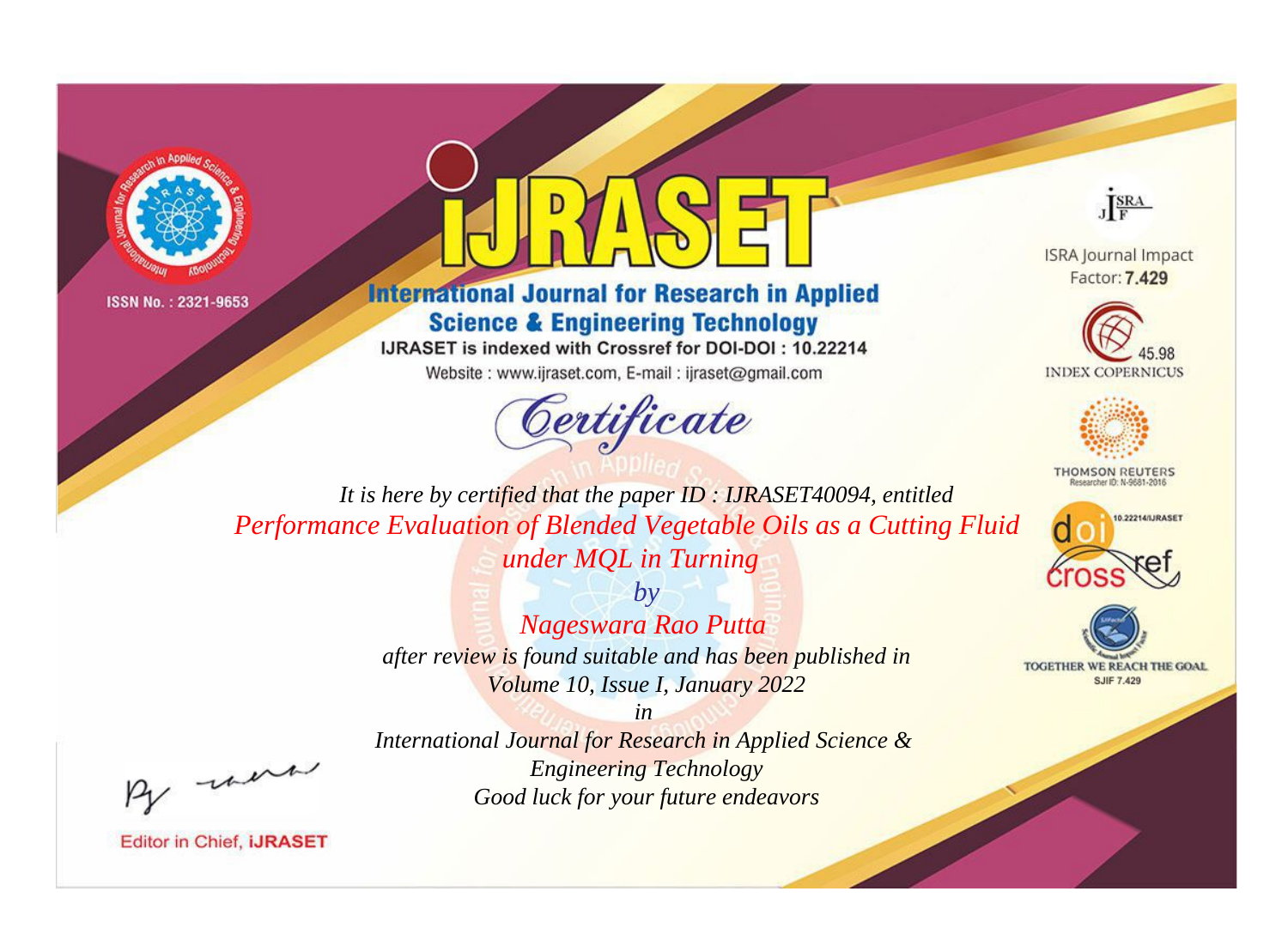



**International Journal for Research in Applied Science & Engineering Technology** 

IJRASET is indexed with Crossref for DOI-DOI: 10.22214

Website: www.ijraset.com, E-mail: ijraset@gmail.com





**ISRA Journal Impact** Factor: 7.429





**THOMSON REUTERS** 



TOGETHER WE REACH THE GOAL **SJIF 7.429** 

*It is here by certified that the paper ID : IJRASET40094, entitled Performance Evaluation of Blended Vegetable Oils as a Cutting Fluid under MQL in Turning*

> *by Suresh Babu Valeru after review is found suitable and has been published in Volume 10, Issue I, January 2022*

, were

*International Journal for Research in Applied Science & Engineering Technology Good luck for your future endeavors*

*in*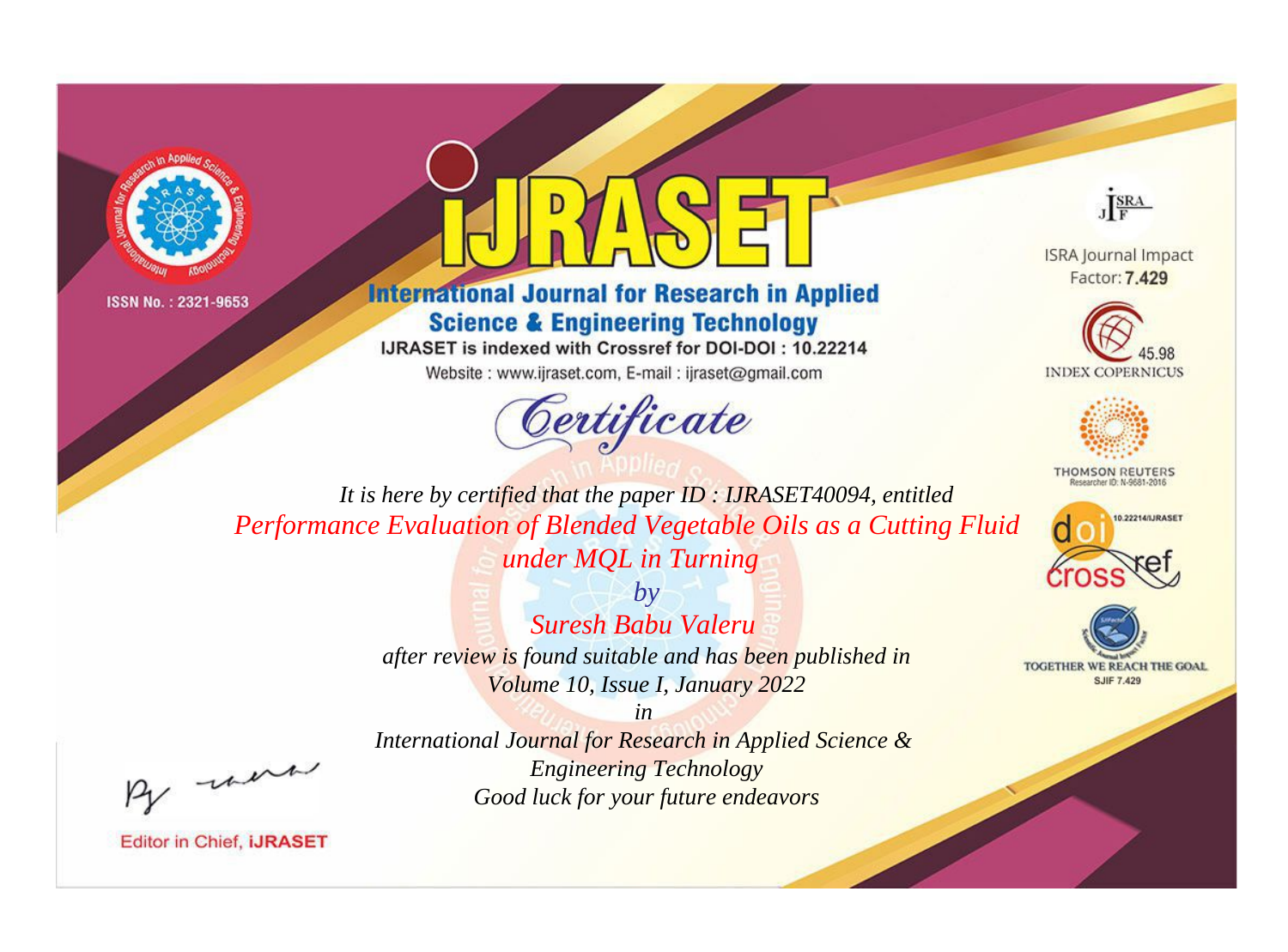



**International Journal for Research in Applied Science & Engineering Technology** 

IJRASET is indexed with Crossref for DOI-DOI: 10.22214

Website: www.ijraset.com, E-mail: ijraset@gmail.com





**ISRA Journal Impact** Factor: 7.429





**THOMSON REUTERS** 



TOGETHER WE REACH THE GOAL **SJIF 7.429** 

*It is here by certified that the paper ID : IJRASET40094, entitled Performance Evaluation of Blended Vegetable Oils as a Cutting Fluid under MQL in Turning*

> *by P. Vasanth Kumar after review is found suitable and has been published in Volume 10, Issue I, January 2022*

, un

*International Journal for Research in Applied Science & Engineering Technology Good luck for your future endeavors*

*in*